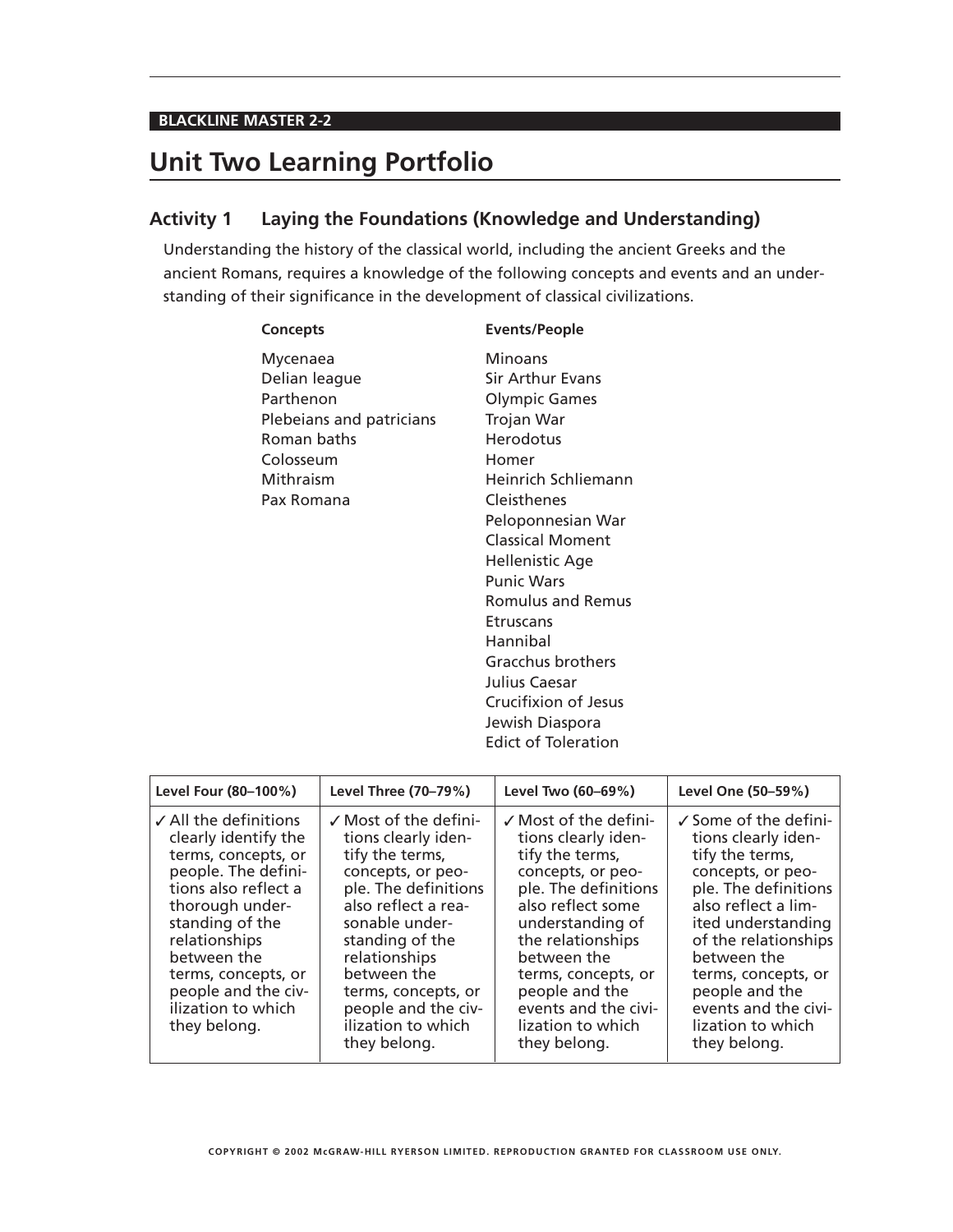### **Activity 2 Mythology and the Past (Thinking/Inquiry)**

Given what is known about the Minoan mythology and Minoan history and the apparent relationships between the legend of the Trojan War and the history of Mycenae, how should historians view and utilize mythology in their search to unearth the past? Respond in a paragraph that makes a clear connection between how myths have aided historians in the past and their possible role in future historical inquiry.

| Level Four (80-100%)                                                                                                                                                                                                                                                                                                       | Level Three (70-79%)                                                                                                                                                                                                                                                                                    | Level Two (60-69%)                                                                                                                                                                                                                         | Level One (50-59%)                                                                                                                                                                                                             |
|----------------------------------------------------------------------------------------------------------------------------------------------------------------------------------------------------------------------------------------------------------------------------------------------------------------------------|---------------------------------------------------------------------------------------------------------------------------------------------------------------------------------------------------------------------------------------------------------------------------------------------------------|--------------------------------------------------------------------------------------------------------------------------------------------------------------------------------------------------------------------------------------------|--------------------------------------------------------------------------------------------------------------------------------------------------------------------------------------------------------------------------------|
| $\sqrt{}$ The paragraph<br>uses critical think-<br>ing skills with a<br>high degree of<br>effectiveness by:<br>$\Box$ including a topic<br>sentence that<br>clearly establishes<br>a point of view                                                                                                                         | $\sqrt{}$ The paragraph<br>uses critical think-<br>ing skills with con-<br>siderable<br>effectiveness by:<br>$\Box$ including a topic<br>sentence that<br>attempts to estab-<br>lish a point of view                                                                                                    | $\sqrt{}$ The paragraph<br>uses critical think-<br>ing skills with some<br>degree of effec-<br>tiveness by:<br>$\Box$ including a topic<br>sentence, but point<br>of view is not clear                                                     | $\sqrt{}$ The paragraph<br>uses critical think-<br>ing skills with a<br>limited degree of<br>effectiveness by:<br>$\Box$ not including a<br>topic sentence                                                                     |
| $\Box$ making clear con-<br>nections between<br>at least two myths<br>and history<br>□ supporting argu-<br>ments with sound<br>historical evidence<br>$\Box$ ensuring that each<br>reference to<br>mythology and his-<br>tory clearly and<br>effectively supports<br>the point of view<br>set out in the topic<br>sentence | □ making clear con-<br>nections between<br>at least one myth<br>and history<br>□ supporting argu-<br>ments with histori-<br>cal evidence<br>$\Box$ ensuring that each<br>reference to<br>mythology and his-<br>tory makes a con-<br>nection to the<br>point of view set<br>out in the topic<br>sentence | $\Box$ making reference<br>to a myth and at<br>least two aspects<br>of history<br>□ supporting argu-<br>ments with some<br>historical evidence<br>$\Box$ ensuring that at<br>least one myth is<br>related to how his-<br>tory is uncovered | $\Box$ making reference<br>to a myth and only<br>one aspects of his-<br>tory<br>$\square$ supporting argu-<br>ments with limited<br>historical evidence<br>$\Box$ making limited<br>connection<br>between myths<br>and history |

### **Activity 3 From Athens to Canada (Application)**

Using a Venn diagram, compare the similarities and differences between Athenian democracy and Canada's current political system. Based on your comparison, do you feel the Athenian system of democracy could work for a country like Canada, or is it limited to use in city-states? Explain your answer in a paragraph.

| Level Four (80-100%)                                                                                                                                            | Level Three (70-79%)                                                                                                                                                                    | Level Two (60-69%)                                                                                                                                                       | Level One (50-59%)                                                                                                                                                      |
|-----------------------------------------------------------------------------------------------------------------------------------------------------------------|-----------------------------------------------------------------------------------------------------------------------------------------------------------------------------------------|--------------------------------------------------------------------------------------------------------------------------------------------------------------------------|-------------------------------------------------------------------------------------------------------------------------------------------------------------------------|
| ✓ The Venn diagram<br>and the paragraph<br>transfer concepts<br>of Athenian<br>democracy to a<br>Canadian context<br>with a high degree<br>of effectiveness by: | $\checkmark$ The Venn diagram<br>and the paragraph<br>transfer concepts<br>of Athenian<br>democracy to a<br>Canadian context<br>with a consider-<br>able degree of<br>effectiveness by: | $\checkmark$ The Venn diagram<br>and the paragraph<br>transfer concepts<br>of Athenian<br>democracy to a<br>Canadian context<br>with some degree<br>of effectiveness by: | ✓ The Venn diagram<br>and the paragraph<br>transfer concepts<br>of Athenian<br>democracy to a<br>Canadian context<br>with a limited<br>degree of effec-<br>tiveness by: |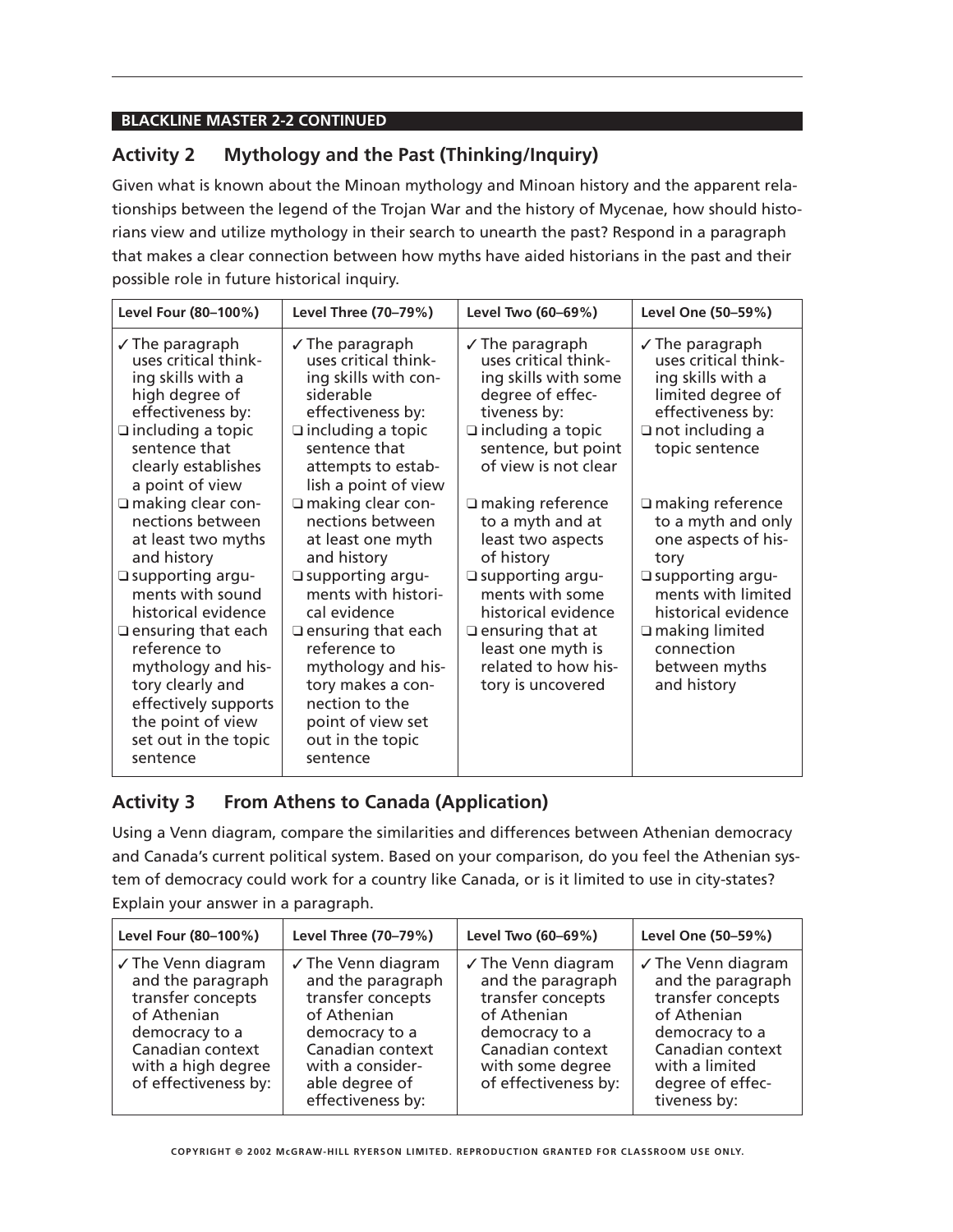| $\Box$ listing several fea-                                                                                    | $\Box$ listing many fea-                                                                                                    | $\Box$ listing some fea-                                                                                          | $\Box$ listing only a few                                                                                                 |
|----------------------------------------------------------------------------------------------------------------|-----------------------------------------------------------------------------------------------------------------------------|-------------------------------------------------------------------------------------------------------------------|---------------------------------------------------------------------------------------------------------------------------|
| tures of both the                                                                                              | tures of both the                                                                                                           | tures of both the                                                                                                 | features of either                                                                                                        |
| Athenian and                                                                                                   | Athenian and                                                                                                                | Athenian and                                                                                                      | the Athenian or                                                                                                           |
| Canadian political                                                                                             | Canadian political                                                                                                          | Canadian political                                                                                                | Canadian political                                                                                                        |
| systems                                                                                                        | systems                                                                                                                     | systems                                                                                                           | systems                                                                                                                   |
| $\Box$ clearly separating<br>the features of<br>each political sys-<br>tem that are simi-<br>lar and different | $\Box$ clearly separating<br>most of the fea-<br>tures of each polit-<br>ical system that are<br>similar and differ-<br>ent | $\square$ separating some of<br>the features of<br>each political sys-<br>tem that are simi-<br>lar and different | $\Box$ stating a point of<br>view<br>$\square$ using limited his-<br>torical evidence to<br>support your point<br>of view |
| $\Box$ clearly stating<br>whether or not the<br>Athenian system<br>could work in<br>Canada                     | $\Box$ stating whether or<br>not the Athenian<br>system could work<br>in Canada                                             | $\Box$ stating whether or<br>not the Athenian<br>system could work<br>in Canada                                   | $\Box$ making reference<br>to a limited num-<br>ber of aspects of<br>Canadian society<br>that support your                |
| □ using ample histor-                                                                                          | $\square$ using considerable                                                                                                | $\square$ using some histori-                                                                                     | point of view                                                                                                             |
| ical evidence to                                                                                               | historical evidence                                                                                                         | cal evidence to                                                                                                   |                                                                                                                           |
| support your point                                                                                             | to support your                                                                                                             | support your point                                                                                                |                                                                                                                           |
| of view                                                                                                        | point of view                                                                                                               | of view                                                                                                           |                                                                                                                           |
| $\square$ making reference                                                                                     | □ making reference                                                                                                          | $\square$ making reference                                                                                        |                                                                                                                           |
| to several aspects                                                                                             | to some aspects of                                                                                                          | to a couple of                                                                                                    |                                                                                                                           |
| of Canadian soci-                                                                                              | Canadian society                                                                                                            | aspects of Canadian                                                                                               |                                                                                                                           |
| ety that support                                                                                               | that support your                                                                                                           | society that support                                                                                              |                                                                                                                           |
| your point of view                                                                                             | point of view                                                                                                               | your point of view                                                                                                |                                                                                                                           |

### **Activity 4 News Article (Communication)**

Write a front-page news article that reports on the second Persian invasion of Greece in 480 BCE. Your news article needs a gripping headline, should concisely report on the events unfolding at the time, and will provide some background information to explain the factors that influenced the relationship between the Greeks and the Persians, dating back to 499 BCE.

| Level Four (80-100%)                                                                                                                                                                                       | Level Three (70–79%)                                                                                                                                                                | Level Two (60–69%)                                                                                                                                              | Level One (50-59%)                                                                                                                                  |
|------------------------------------------------------------------------------------------------------------------------------------------------------------------------------------------------------------|-------------------------------------------------------------------------------------------------------------------------------------------------------------------------------------|-----------------------------------------------------------------------------------------------------------------------------------------------------------------|-----------------------------------------------------------------------------------------------------------------------------------------------------|
| $\checkmark$ The news story<br>communicates<br>information and<br>ideas with a high<br>degree of effec-<br>tiveness by:<br>$\Box$ including an atten-<br>tion-grabbing, con-<br>cise and relevant<br>title | $\checkmark$ The news story<br>communicates<br>information and<br>ideas with a con-<br>siderable degree of<br>effectiveness by:<br>$\Box$ including a concise<br>and relevant title | $\checkmark$ The news story<br>communicates<br>information and<br>ideas with some<br>degree of effec-<br>tiveness by:<br>$\Box$ including a rele-<br>vant title | $\sqrt{}$ The news story<br>communicates<br>information and<br>ideas with a lim-<br>ited degree of<br>effectiveness by:<br>$\Box$ including a title |
| $\Box$ opening with a<br>paragraph that<br>establishes the<br>time, place, issue,<br>and key people<br>involved                                                                                            | $\Box$ opening with a<br>paragraph that<br>establishes the<br>time, place, issue,<br>and key people<br>involved                                                                     | $\Box$ opening with a<br>paragraph that<br>establishes the<br>time and place                                                                                    | $\Box$ opening with a<br>paragraph that<br>establishes the<br>place or time                                                                         |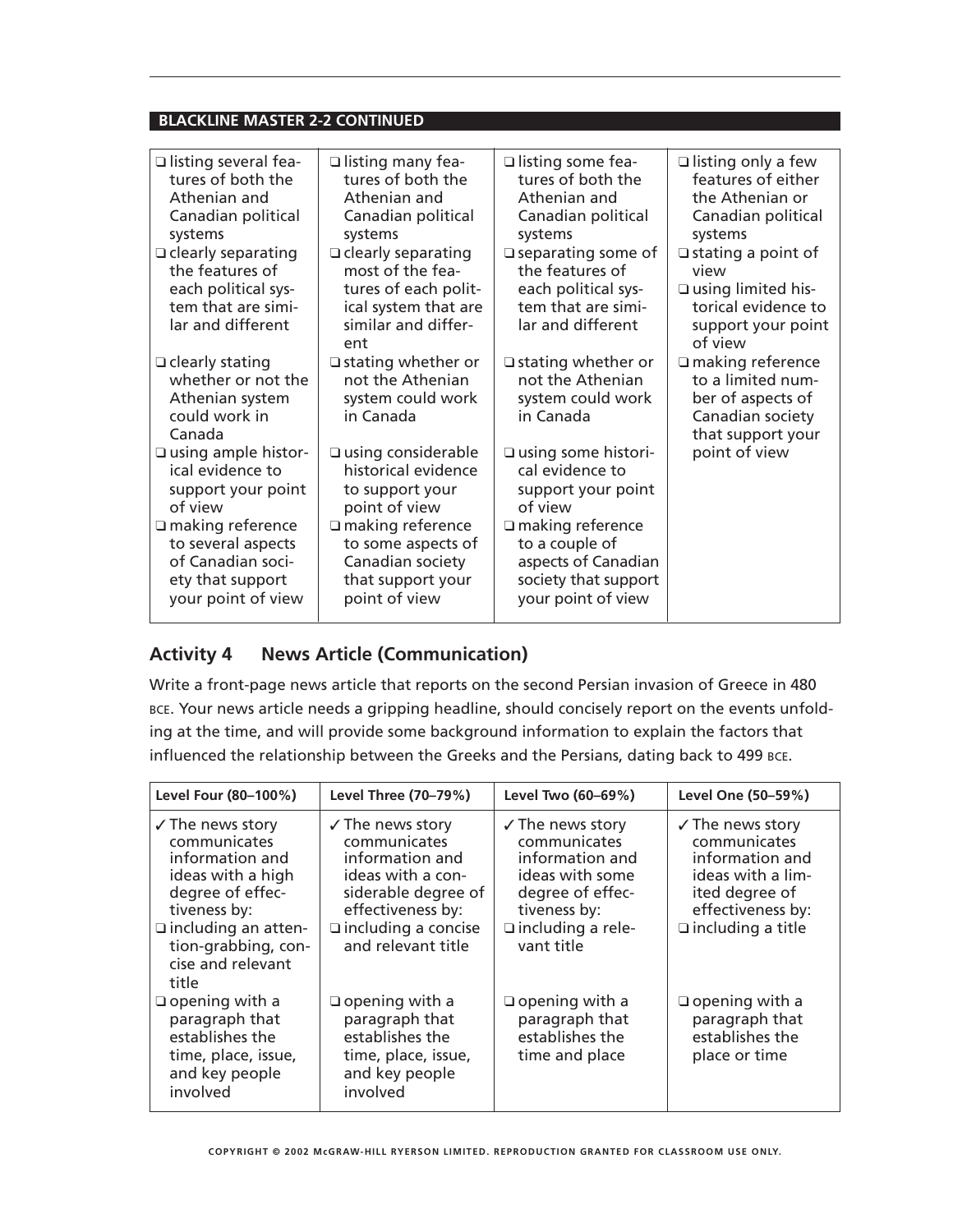| $\Box$ concisely and accu-<br>rately describing<br>the relationship<br>between the Greeks<br>and the Persians<br>and the factors that<br>led to war                                                                                        | $\Box$ concisely describing<br>the relationship<br>between the Greeks<br>and the Persians<br>and the factors that<br>led to war                      | $\Box$ accurately describ-<br>ing the factors that<br>led to war                                                                            | $\Box$ describing a few of<br>the factors that led<br>to war                                                                                                   |
|--------------------------------------------------------------------------------------------------------------------------------------------------------------------------------------------------------------------------------------------|------------------------------------------------------------------------------------------------------------------------------------------------------|---------------------------------------------------------------------------------------------------------------------------------------------|----------------------------------------------------------------------------------------------------------------------------------------------------------------|
| $\Box$ clearly explaining<br>the events that<br>occurred at the<br>time of the second<br>invasion<br>$\Box$ explaining the out-<br>come of the inva-<br>sion including the<br>critical factors that<br>decided the fate of<br>the Persians | $\Box$ explaining the<br>events that<br>occurred at the<br>time of the second<br>invasion<br>$\Box$ explaining the out-<br>come of the inva-<br>sion | $\Box$ explaining some of<br>the events that<br>occurred at the<br>time of the second<br>invasion<br>$\Box$ including who won<br>the battle | $\Box$ explaining with<br>limited accuracy<br>the events that<br>occurred at the<br>time of the second<br>invasion but not<br>indicating who<br>won the battle |

### **Activity 5 Daily Lives of the Greeks (Knowledge and Understanding)**

Carefully review the section on "Daily Life" in Chapter Four, *Classical Greece*, of *Echoes from the Past*, and, based on the descriptions found there, complete the chart below in your notes.

| <b>Members of Greek Society</b> | Social, Economic, and Political Roles in Greek Society |
|---------------------------------|--------------------------------------------------------|
| Women                           |                                                        |
|                                 |                                                        |
| Men                             |                                                        |
|                                 |                                                        |
|                                 |                                                        |
| Children                        |                                                        |
| <b>Boys</b>                     |                                                        |
|                                 |                                                        |
| Girls                           |                                                        |
| Slaves                          |                                                        |
|                                 |                                                        |
|                                 |                                                        |
|                                 |                                                        |
|                                 |                                                        |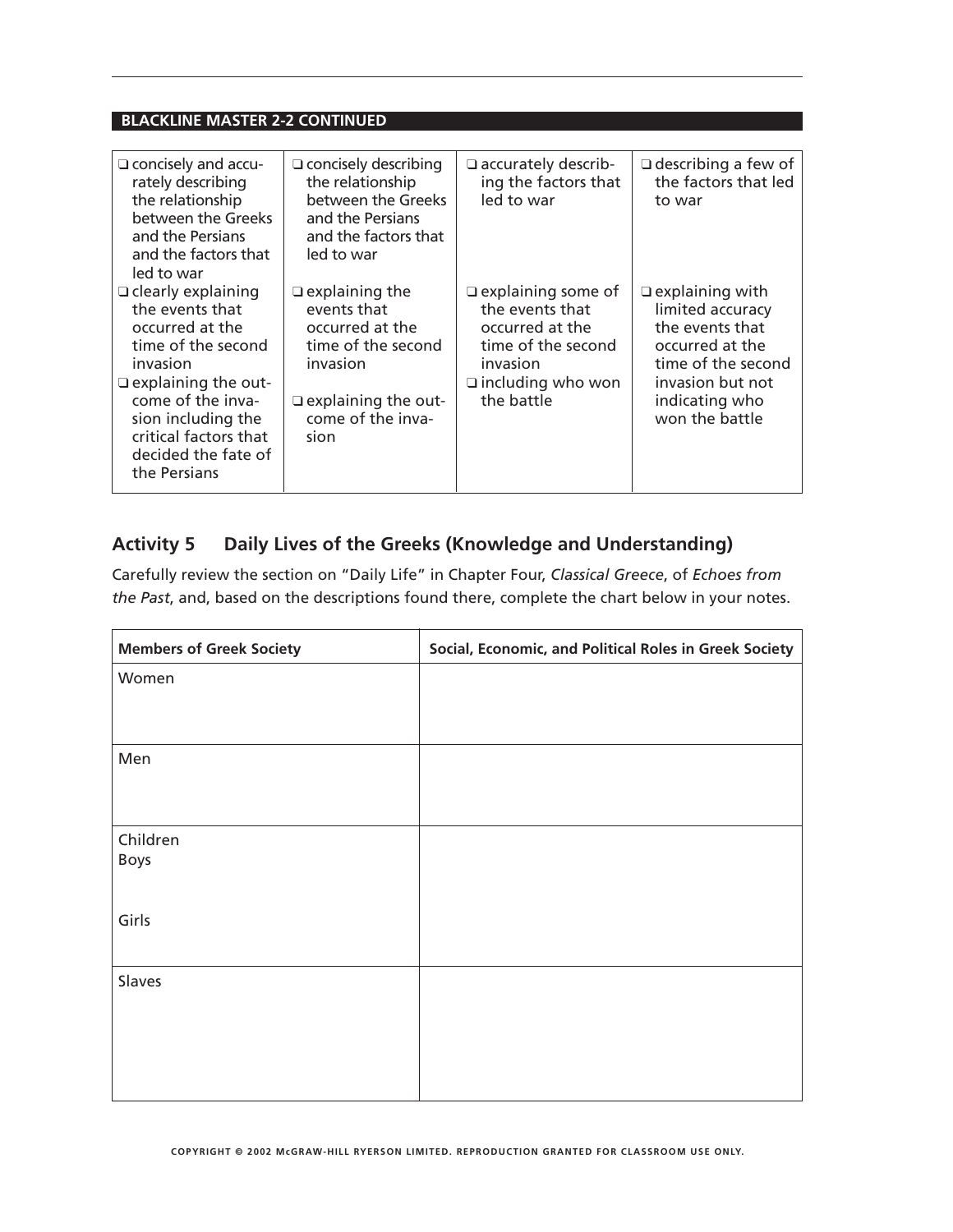| Level Four (80-100%)                                                                                                        | Level Three (70-79%)                                                                                                                       | Level Two (60-69%)                                                                                                                              | Level One (50-59%)                                                                                                                                |
|-----------------------------------------------------------------------------------------------------------------------------|--------------------------------------------------------------------------------------------------------------------------------------------|-------------------------------------------------------------------------------------------------------------------------------------------------|---------------------------------------------------------------------------------------------------------------------------------------------------|
| √ You have demon-<br>strated thorough<br>knowledge of facts<br>and terms by:                                                | √ You have demon-<br>strated consider-<br>able knowledge of<br>facts and terms by:                                                         | √ You have demon-<br>strated some<br>knowledge of facts<br>and terms by:                                                                        | √ You have demon-<br>strated limited<br>knowledge of facts<br>and terms by:                                                                       |
| $\Box$ completing all<br>boxes with a high<br>degree of accuracy                                                            | $\Box$ completing all<br>boxes with a con-<br>siderable degree of<br>accuracy                                                              | $\Box$ completing at least<br>three of the boxes<br>with some degree<br>of accuracy                                                             | $\Box$ completing at least<br>two of the boxes<br>with a limited<br>degree of accuracy                                                            |
| $\Box$ describing political,<br>economic, and<br>social roles of each<br>of the groups with<br>a high degree of<br>accuracy | □ describing two of<br>political, economic,<br>and social roles of<br>most of the groups<br>with a consider-<br>able degree of<br>accuracy | $\Box$ by describing<br>either political,<br>economic, or social<br>roles of at least<br>three of the<br>groups with some<br>degree of accuracy | $\Box$ describing either<br>political, economic,<br>or social roles of at<br>least two of the<br>groups with a lim-<br>ited degree of<br>accuracy |

### **Activity 6 Ancient Greece Wall of Fame (Communication)**

Create a poster for your classroom's "Wall of Fame," which highlights the life and works of an individual you believe made a significant contribution to the development of legal traditions, political events, military traditions, the arts, or philosophy in ancient Greece. Your poster must clearly communicate the person's major accomplishments and relevant biographical details and effectively use symbols and visuals to create an informative and creative display.

| Level Four (80-100%)                                                                                                                                                                                                                                                                                                                    | Level Three (70-79%)                                                                                                                                                                                                                                                                                                                                   | Level Two (60-69%)                                                                                                                                                                                                                                                                                                                                             | Level One (50-59%)                                                                                                                                                                                                                                                                                                                                                     |
|-----------------------------------------------------------------------------------------------------------------------------------------------------------------------------------------------------------------------------------------------------------------------------------------------------------------------------------------|--------------------------------------------------------------------------------------------------------------------------------------------------------------------------------------------------------------------------------------------------------------------------------------------------------------------------------------------------------|----------------------------------------------------------------------------------------------------------------------------------------------------------------------------------------------------------------------------------------------------------------------------------------------------------------------------------------------------------------|------------------------------------------------------------------------------------------------------------------------------------------------------------------------------------------------------------------------------------------------------------------------------------------------------------------------------------------------------------------------|
| $\sqrt{}$ The poster uses<br>symbols and visuals<br>with a high degree<br>of accuracy and<br>effectiveness by:                                                                                                                                                                                                                          | $\sqrt{}$ The poster uses<br>symbols and visuals<br>with a consider-<br>able degree of<br>accuracy and effec-<br>tiveness by:                                                                                                                                                                                                                          | $\sqrt{}$ The poster uses<br>symbols and visuals<br>with some degree<br>of accuracy and<br>effectiveness by:                                                                                                                                                                                                                                                   | $\sqrt{}$ The poster uses<br>symbols and visuals<br>with a limited<br>degree of accuracy<br>and effectiveness<br>by:                                                                                                                                                                                                                                                   |
| $\Box$ including a central<br>depiction of the<br>character and at<br>least four visuals<br>reflecting his or<br>her contributions<br>to ancient Greece<br>$\Box$ displaying all visu-<br>als using colour,<br>space, and shape<br>effectively<br>$\Box$ providing a clear<br>and concise bio-<br>graphical sketch of<br>the individual | $\Box$ including a central<br>depiction of the<br>character and at<br>least three visuals<br>reflecting his or<br>her contributions<br>to ancient Greece<br>$\Box$ displaying most<br>visuals using<br>colour, space, and<br>shape effectively<br>$\Box$ providing a concise<br>and mostly accu-<br>rate biographical<br>sketch of the indi-<br>vidual | $\Box$ including a central<br>depiction of the<br>character and at<br>least two visuals<br>reflecting his or<br>her contributions<br>to ancient Greece<br>$\Box$ displaying some<br>visuals using<br>colour, space, and<br>shape effectively<br>$\Box$ providing a bio-<br>graphical sketch of<br>the individual with<br>some details and<br>only a few errors | $\Box$ including a central<br>depiction of the<br>character and only<br>one visual reflect-<br>ing his or her con-<br>tributions to<br>ancient Greece<br>$\Box$ displaying limited<br>visuals using<br>colour, space, and<br>shape effectively<br>$\Box$ providing a bio-<br>graphical sketch of<br>the individual with<br>limited details<br>and/or several<br>errors |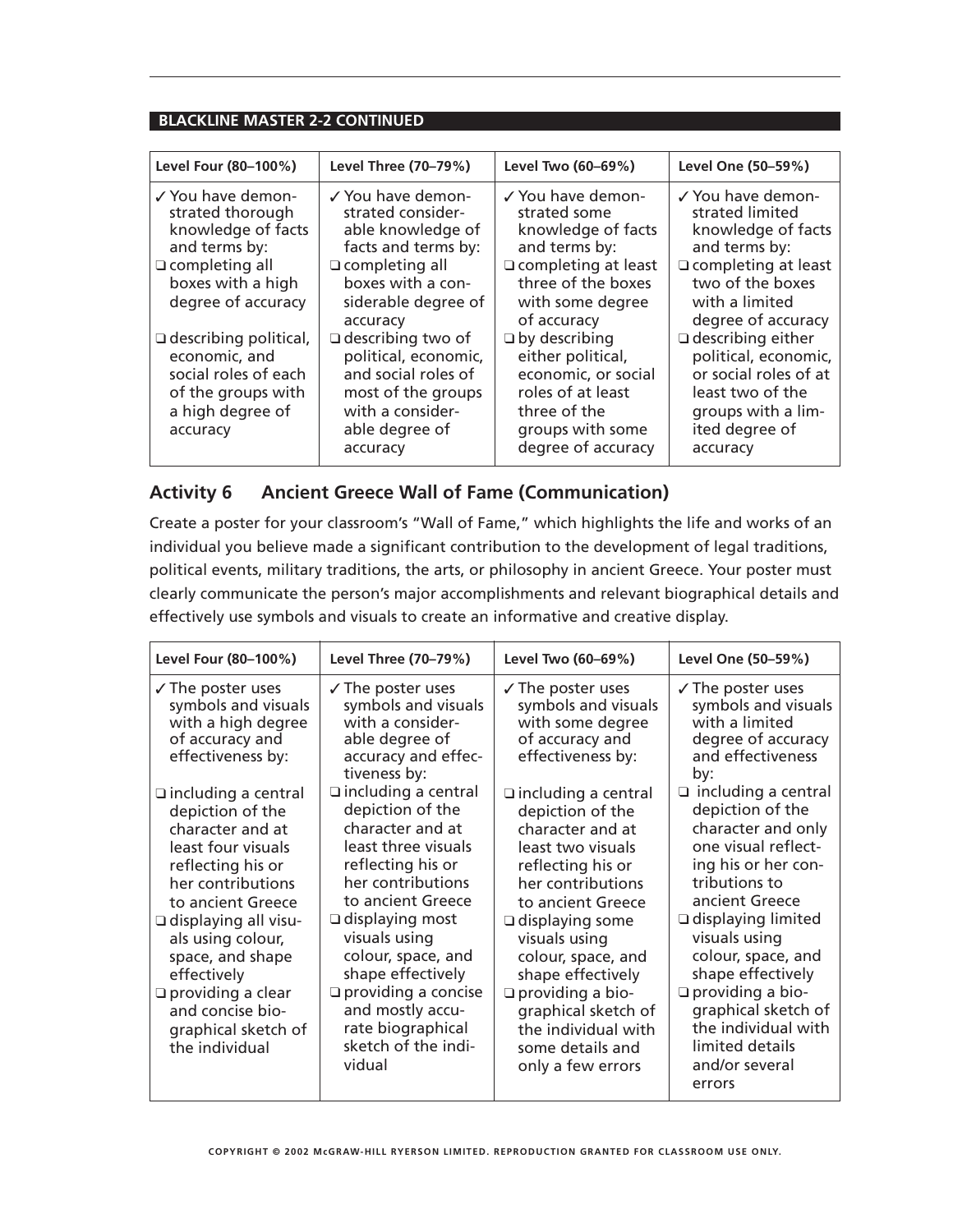| $\square$ using clear cap-                                                                                                                 | $\Box$ using captions to                                                                                                    | $\square$ using captions to                                                                              | $\square$ using limited cap-                                                                                               |
|--------------------------------------------------------------------------------------------------------------------------------------------|-----------------------------------------------------------------------------------------------------------------------------|----------------------------------------------------------------------------------------------------------|----------------------------------------------------------------------------------------------------------------------------|
| tions to identify                                                                                                                          | identify the indi-                                                                                                          | identify the indi-                                                                                       | tions to identify                                                                                                          |
| the individual and                                                                                                                         | vidual and the                                                                                                              | vidual and a few of                                                                                      | the individual and                                                                                                         |
| the major accom-                                                                                                                           | major accomplish-                                                                                                           | the major accom-                                                                                         | only one of the                                                                                                            |
| plishments and                                                                                                                             | ments and contri-                                                                                                           | plishments and                                                                                           | major accomplish-                                                                                                          |
| contributions of                                                                                                                           | butions of the                                                                                                              | contributions of                                                                                         | ments or contribu-                                                                                                         |
| the individual                                                                                                                             | individual                                                                                                                  | the individual                                                                                           | tions of the                                                                                                               |
| $\Box$ creating titles and<br>subtitles that are<br>highly relevant and<br>making highly<br>effective use of<br>size, shape, and<br>colour | $\Box$ creating titles and<br>subtitles that are<br>relevant and mak-<br>ing effective use of<br>size, shape, and<br>colour | $\Box$ creating titles and<br>subtitles that make<br>some effective use<br>of size, shape, and<br>colour | individual<br>$\Box$ creating titles and<br>subtitles that use<br>size, shape, and<br>colour with limited<br>effectiveness |

### **Activity 7 Roman Government (Thinking/Inquiry)**

Between the mythological founding of Rome in 753 BCE and the end of the Roman Republic, Rome experienced several different forms of government. For each of the following, explain the basis upon which their authority was based.

> Etruscan monarchs Consuls of the Roman Republic Gracchus brothers The First Triumvirate Julius Caesar

| Level Four (80-100%)                                                                                                                                                                                                      | Level Three (70–79%)                                                                                                                                                                                                                                    | Level Two (60-69%)                                                                                                                                                                                                                   | Level One (50-59%)                                                                                                                                                                                                                             |
|---------------------------------------------------------------------------------------------------------------------------------------------------------------------------------------------------------------------------|---------------------------------------------------------------------------------------------------------------------------------------------------------------------------------------------------------------------------------------------------------|--------------------------------------------------------------------------------------------------------------------------------------------------------------------------------------------------------------------------------------|------------------------------------------------------------------------------------------------------------------------------------------------------------------------------------------------------------------------------------------------|
| √ You use critical<br>thinking with a<br>high degree of<br>clarity and effec-<br>tiveness by:<br>$\square$ using ample histor-<br>ical evidence to<br>explain the basis of<br>authority of all five<br>groups/individuals | ✓ You use critical<br>thinking with a con-<br>siderable degree of<br>clarity and effective-<br>ness by:<br>$\square$ using considerable<br>historical evidence<br>to explain the basis<br>of authority of at<br>least four of the<br>groups/individuals | √ You use critical<br>thinking with some<br>degree of clarity<br>and effectiveness<br>by:<br>$\square$ using some histori-<br>cal evidence to<br>explain the basis of<br>authority of at<br>least three of the<br>groups/individuals | √ You use critical<br>thinking with a<br>limited degree of<br>clarity and effec-<br>tiveness by:<br>$\square$ using limited his-<br>torical evidence to<br>explain the basis of<br>authority of at<br>least three of the<br>groups/individuals |
| $\Box$ reflecting with a<br>high degree of<br>accuracy and clar-<br>ity the differences<br>between each of<br>the groups and the<br>basis of their<br>authority                                                           | $\Box$ reflecting with a<br>considerable<br>degree of accuracy<br>and clarity the dif-<br>ferences between<br>at least four of the<br>groups and the<br>basis of their<br>authority                                                                     | $\Box$ reflecting with<br>some degree of<br>accuracy and clar-<br>ity the differences<br>between at least<br>three of the<br>groups and the<br>basis of their<br>authority                                                           | $\Box$ reflecting with a<br>limited degree of<br>accuracy and clar-<br>ity the differences<br>between at least<br>three of the<br>groups and the<br>basis of their<br>authority                                                                |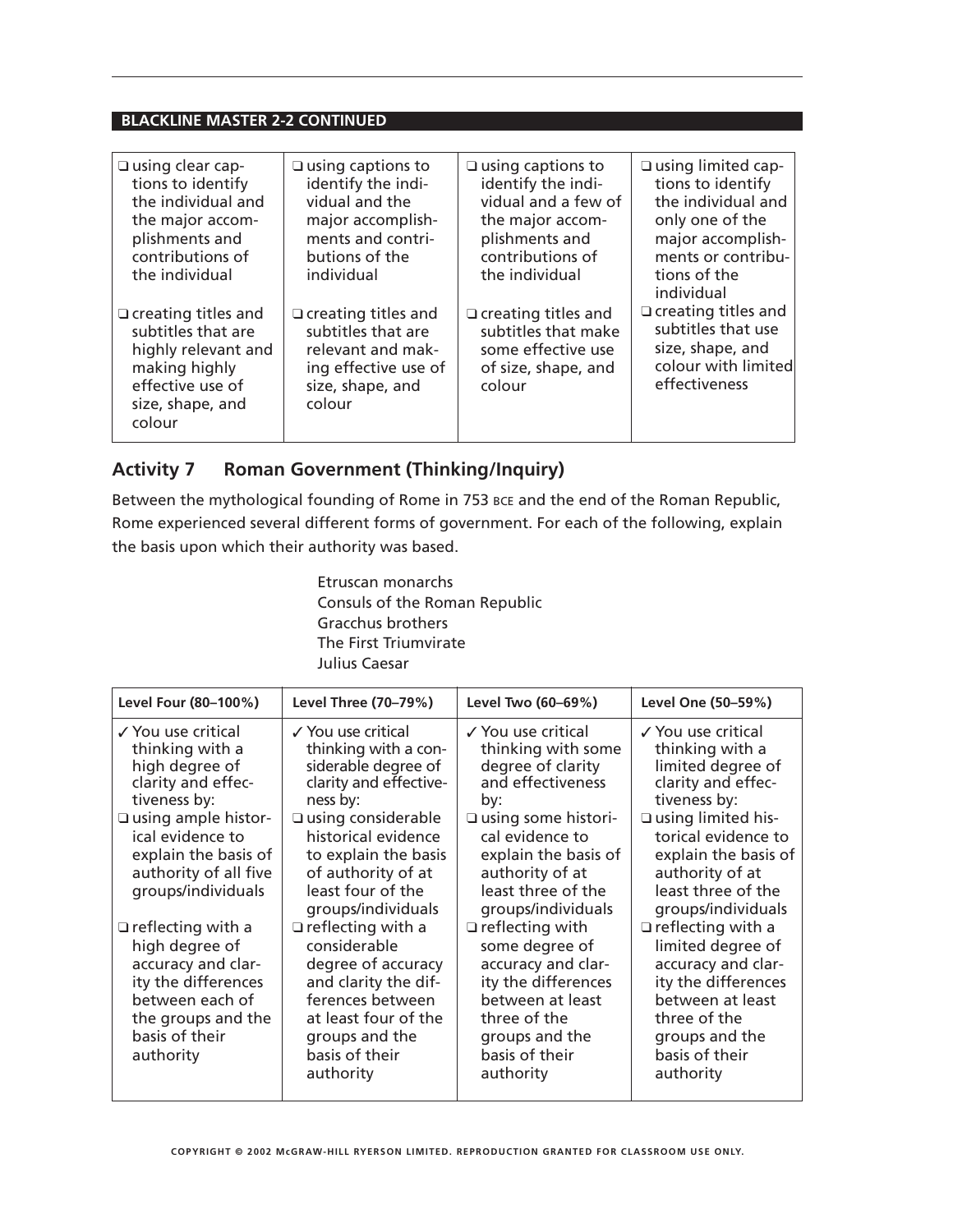### **Activity 8 Paying Tribute (Application)**

Prepare an obituary for Tiberius or Gaius Gracchus. An obituary tries to concisely capture the personality and major achievements of the deceased. In the obituary, be sure to assess the role of the Gracchus brothers in bringing about change in the Roman Republic.

| Level Four (80-100%)                                                                                                                       | Level Three (70-79%)                                                                                                                       | Level Two (60-69%)                                                                                               | Level One (50-59%)                                                                                                 |
|--------------------------------------------------------------------------------------------------------------------------------------------|--------------------------------------------------------------------------------------------------------------------------------------------|------------------------------------------------------------------------------------------------------------------|--------------------------------------------------------------------------------------------------------------------|
| $\checkmark$ The obituary trans-<br>fers concepts to<br>new contexts with<br>a high degree of<br>effectiveness by:                         | $\checkmark$ The obituary trans-<br>fers concepts to<br>new contexts with<br>a considerable<br>degree of effec-<br>tiveness by:            | $\checkmark$ The obituary trans-<br>fers concepts to<br>new contexts with<br>some degree of<br>effectiveness by: | $\sqrt{}$ The obituary trans-<br>fers concepts to<br>new contexts with<br>a limited degree of<br>effectiveness by: |
| $\Box$ concisely and with<br>a high degree of<br>accuracy capturing<br>the character of<br>the Gracchus<br>brothers                        | $\Box$ concisely and with<br>a considerable<br>degree of accuracy<br>capturing the char-<br>acter of the<br>Gracchus brothers              | $\Box$ describing with<br>some degree of<br>accuracy the char-<br>acter of the<br>Gracchus brothers              | $\Box$ describing with<br>limited accuracy<br>and detail the<br>character of the<br>Gracchus brothers              |
| $\Box$ concisely and with<br>a high degree of<br>accuracy explain-<br>ing the major<br>achievements of<br>the Gracchus<br>brothers         | $\Box$ concisely and with<br>a considerable<br>degree of accuracy<br>explaining the<br>major achieve-<br>ments of the<br>Gracchus brothers | $\Box$ explaining with<br>some degree of<br>accuracy the major<br>achievements of<br>the Gracchus<br>brothers    | $\Box$ explaining with<br>limited accuracy<br>and detail the<br>achievements of<br>the Gracchus<br>brothers        |
| $\Box$ concisely and with<br>a high degree of<br>insight explaining<br>the role of the<br>Gracchus brothers<br>in bringing about<br>change | $\Box$ concisely and with<br>a considerable<br>degree of insight<br>explaining the role<br>of the Gracchus in<br>bringing about<br>change  | $\Box$ making some ref-<br>erence to the role<br>of the Gracchus<br>brothers in bring-<br>ing about change       | $\Box$ making limited ref-<br>erence to the role<br>of the Gracchus<br>brothers in bring-<br>ing about change      |

### **Activity 9 Table Talk (Communication)**

Create a dinner conversation among a Roman family that may have taken place during the first century BCE. Your imaginary conversation should capture the roles of different members of society including men, women, and children.

| Level Four (80-100%)                                                                                                                                                                             | Level Three (70-79%)                                                                                                                                                                                  | Level Two (60-69%)                                                                                                                                                                              | Level One (50-59%)                                                                                                                                                                       |
|--------------------------------------------------------------------------------------------------------------------------------------------------------------------------------------------------|-------------------------------------------------------------------------------------------------------------------------------------------------------------------------------------------------------|-------------------------------------------------------------------------------------------------------------------------------------------------------------------------------------------------|------------------------------------------------------------------------------------------------------------------------------------------------------------------------------------------|
| $\checkmark$ The dinner conver-<br>sation communi-<br>cates information<br>and ideas with a<br>high degree of<br>clarity by:<br>$\square$ including the voices<br>of men, women,<br>and children | $\checkmark$ The dinner conver-<br>sation communi-<br>cates information<br>and ideas with a<br>considerable<br>degree of clarity by:<br>$\Box$ including the voices<br>of men, women,<br>and children | $\checkmark$ The dinner conver-<br>sation communi-<br>cates information<br>and ideas with<br>some degree of<br>clarity by:<br>$\Box$ including the voices<br>of two of men,<br>women, and chil- | √ The dinner conver-<br>sation communi-<br>cates information<br>and ideas with a<br>limited degree of<br>clarity by:<br>$\Box$ including the voices<br>of either men,<br>women, or chil- |
|                                                                                                                                                                                                  |                                                                                                                                                                                                       | dren                                                                                                                                                                                            | dren                                                                                                                                                                                     |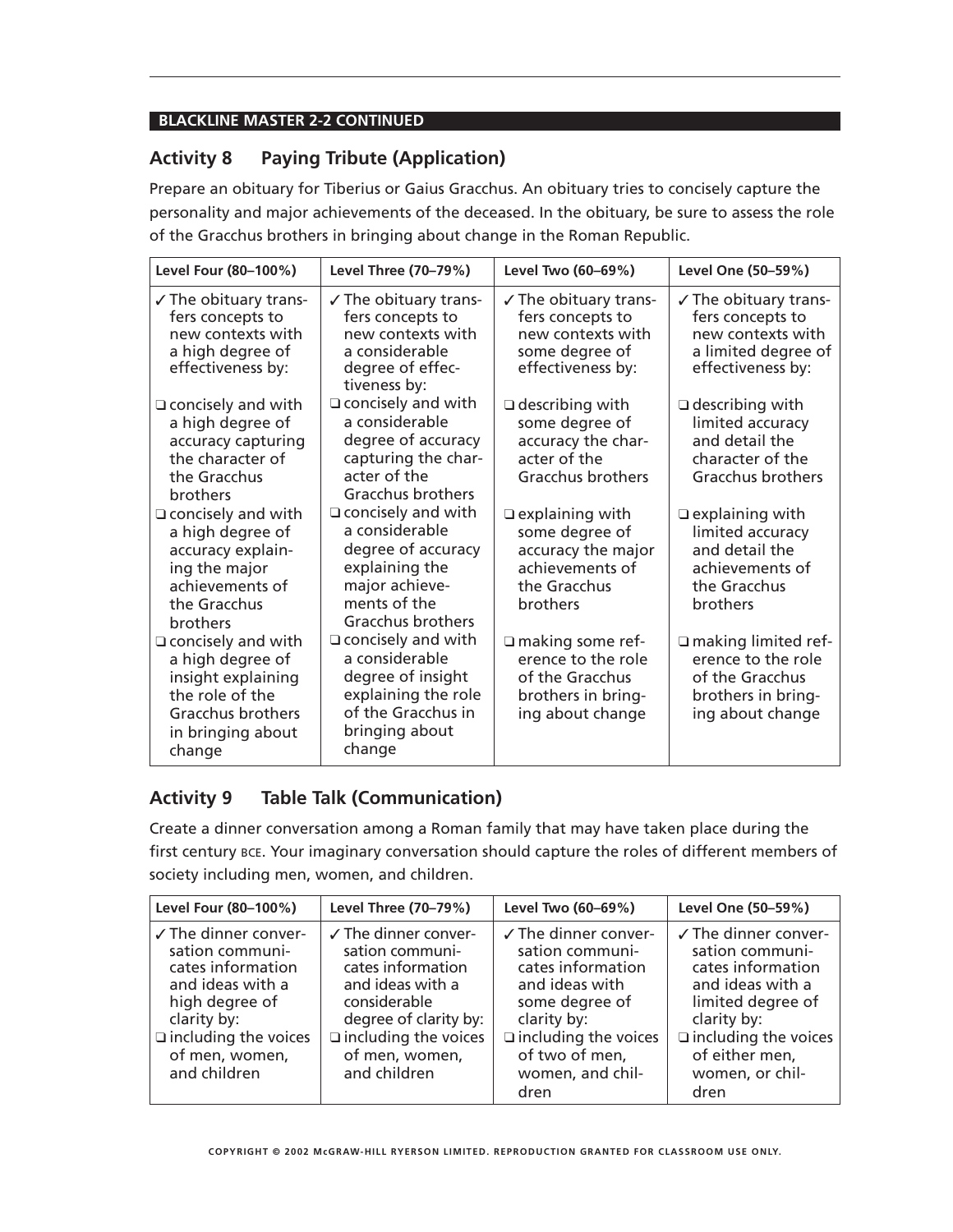| $\Box$ describing with a<br>high degree of<br>accuracy the daily<br>routines and con-<br>cerns of Roman<br>men, women, and<br>children | $\Box$ describing with a<br>considerable<br>degree of accuracy<br>the daily routines<br>and concerns of<br>Roman men,<br>women, and chil-<br>dren | $\Box$ describing with<br>some degree of<br>accuracy the daily<br>routines and con-<br>cerns of either<br>Roman men,<br>women, or chil-<br>dren | $\Box$ describing with a<br>limited degree of<br>accuracy the daily<br>routines and con-<br>cerns of either<br>Roman men,<br>women, or chil-<br>dren |
|----------------------------------------------------------------------------------------------------------------------------------------|---------------------------------------------------------------------------------------------------------------------------------------------------|-------------------------------------------------------------------------------------------------------------------------------------------------|------------------------------------------------------------------------------------------------------------------------------------------------------|
| $\Box$ providing highly<br>accurate descrip-<br>tions of Roman<br>food, customs and<br>manners, homes,<br>and clothing                 | $\Box$ providing accurate<br>descriptions of two<br>of Roman food,<br>customs and man-<br>ners, homes, or<br>clothing                             | $\Box$ providing a<br>description of two<br>of Roman food,<br>customs and man-<br>ners, homes, or<br>clothing                                   | $\Box$ providing a<br>description of<br>Roman food, cus-<br>toms and manners,<br>homes, or clothing                                                  |

### **Activity 10 Augustus (Thinking/Inquiry)**

Julius Caesar attempted to seize control and radically alter the functioning of the Roman Republic in a series of bold and rapid moves. By contrast, Augustus used planned and gradual change to establish his authority and solidify his power. Provide a few examples of gradual and planned change used by Augustus. In a well-argued paragraph, explain why you believe his approach was more effective than rapid and radical change would have been.

| Level Four (80-100%)                                                                                                                                                        | Level Three (70-79%)                                                                                                                                                                         | Level Two (60-69%)                                                                                                                                                      | Level One (50-59%)                                                                                                                     |
|-----------------------------------------------------------------------------------------------------------------------------------------------------------------------------|----------------------------------------------------------------------------------------------------------------------------------------------------------------------------------------------|-------------------------------------------------------------------------------------------------------------------------------------------------------------------------|----------------------------------------------------------------------------------------------------------------------------------------|
| ✓ You used critical<br>thinking skills with<br>a high degree of<br>effectiveness by:<br>$\Box$ including a topic<br>sentence that<br>clearly establishes<br>a point of view | ✓ You used critical<br>thinking skills with<br>considerable effec-<br>tiveness by:<br>$\Box$ including a topic<br>sentence that<br>attempts to estab-<br>lish a point of view                | ✓ You used critical<br>thinking skills with<br>some degree of<br>effectiveness by:<br>$\Box$ including a topic<br>sentence                                              | √ You used critical<br>thinking skills with<br>a limited degree of<br>effectiveness by:<br>$\Box$ not including a<br>topic<br>sentence |
| □ making clear con-<br>nections between<br>the rapid change<br>brought about by<br>Caesar and the<br>gradual change<br>under Augustus<br>with a high degree<br>of accuracy  | $\Box$ making clear con-<br>nections between<br>the rapid change<br>brought about by<br>Caesar and the<br>gradual change<br>under Augustus<br>with a consider-<br>able degree of<br>accuracy | $\Box$ making connec-<br>tions between the<br>rapid change<br>brought about by<br>Caesar and the<br>gradual change<br>under Augustus<br>with some degree<br>of accuracy | $\Box$ describing changes<br>that occurred<br>under Caesar and<br>Augustus with a<br>limited degree of<br>accuracy                     |
| □ supporting all<br>arguments with<br>sound historical<br>evidence                                                                                                          | $\square$ supporting most<br>arguments with<br>sound historical<br>evidence                                                                                                                  | $\square$ supporting some<br>arguments with<br>historical evidence                                                                                                      | $\Box$ supporting limited<br>arguments with<br>historical evidence                                                                     |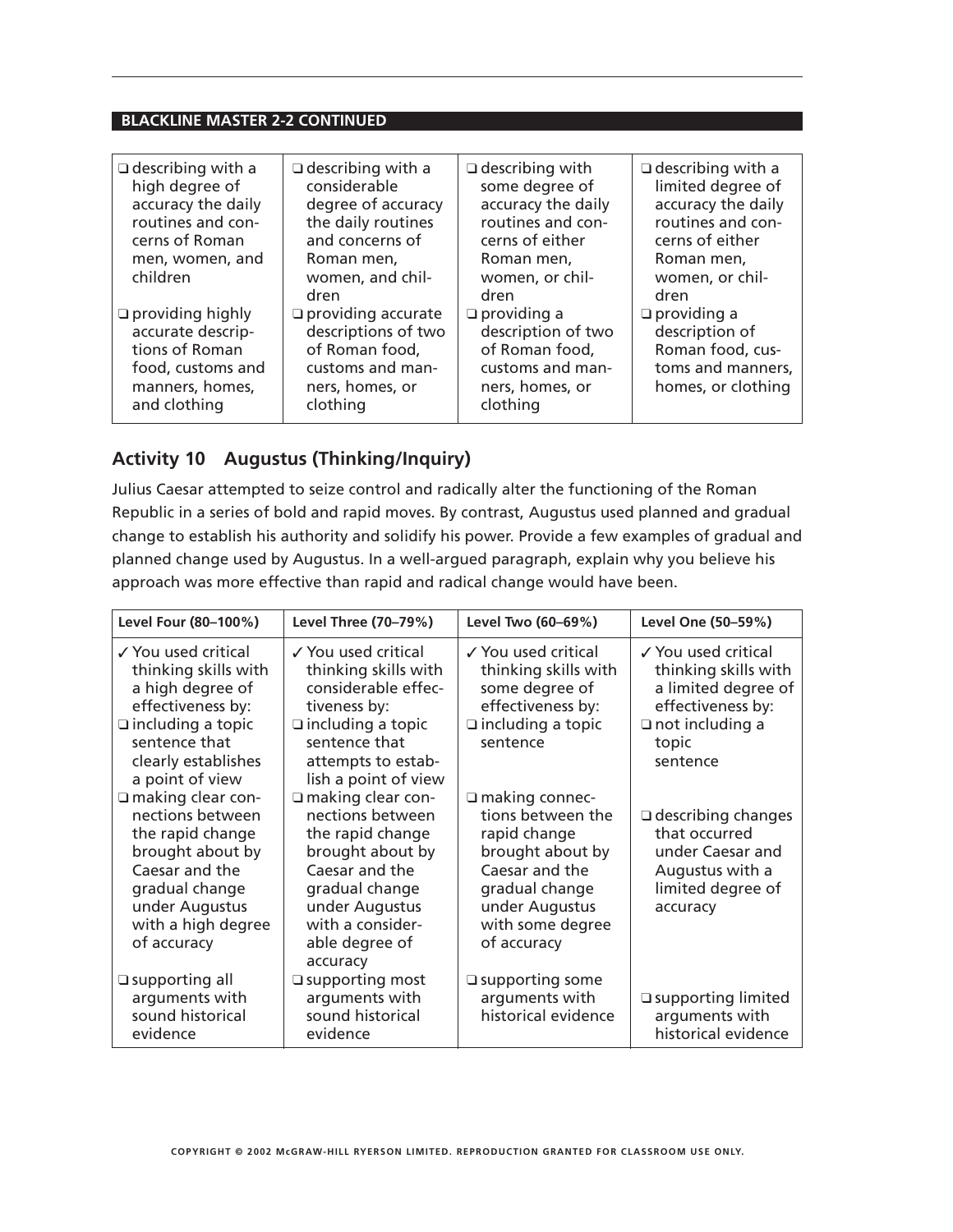| $\Box$ ensuring that each<br>$\Box$ ensuring that most<br>references to<br>reference to<br>change under<br>change under<br><b>Caesar or Augustus</b><br><b>Caesar or Augustus</b><br>clearly and with a<br>clearly and with a<br>considerable<br>high degree of<br>effectiveness sup-<br>degree of effec-<br>ports the point of<br>tiveness support<br>the point of view<br>view set out in the<br>set out in the topic<br>topic sentence<br>sentence | $\square$ using only a lim-<br>$\Box$ ensuring that some<br>references to<br>ited number of ref-<br>change under<br>erences to change<br><b>Caesar or Augustus</b><br>under Caesar or<br>support a point of<br>Augustus to sup-<br>view with some<br>port a point of<br>effectiveness<br>view |
|-------------------------------------------------------------------------------------------------------------------------------------------------------------------------------------------------------------------------------------------------------------------------------------------------------------------------------------------------------------------------------------------------------------------------------------------------------|-----------------------------------------------------------------------------------------------------------------------------------------------------------------------------------------------------------------------------------------------------------------------------------------------|
|-------------------------------------------------------------------------------------------------------------------------------------------------------------------------------------------------------------------------------------------------------------------------------------------------------------------------------------------------------------------------------------------------------------------------------------------------------|-----------------------------------------------------------------------------------------------------------------------------------------------------------------------------------------------------------------------------------------------------------------------------------------------|

### **Activity 11 Slavery and the Roman Economy (Knowledge and Understanding)**

Explain how slavery had an impact on the economic structure of the Roman Empire. Be sure to explain the role of slaves in the economy, and how slavery stifled innovation and contributed to the ultimate downfall of the Western Roman Empire.

| Level Four (80-100%)                                                                                                                                                                                                                                                                                                                                                                                                                                                                                                        | Level Three (70-79%)                                                                                                                                                                                                                                                                                                                                                                                                                                                                                       | Level Two (60-69%)                                                                                                                                                                                                                                                                                                                                                       | Level One (50-59%)                                                                                                                                                                                                                                                                                                                                            |
|-----------------------------------------------------------------------------------------------------------------------------------------------------------------------------------------------------------------------------------------------------------------------------------------------------------------------------------------------------------------------------------------------------------------------------------------------------------------------------------------------------------------------------|------------------------------------------------------------------------------------------------------------------------------------------------------------------------------------------------------------------------------------------------------------------------------------------------------------------------------------------------------------------------------------------------------------------------------------------------------------------------------------------------------------|--------------------------------------------------------------------------------------------------------------------------------------------------------------------------------------------------------------------------------------------------------------------------------------------------------------------------------------------------------------------------|---------------------------------------------------------------------------------------------------------------------------------------------------------------------------------------------------------------------------------------------------------------------------------------------------------------------------------------------------------------|
| $\angle$ The answer<br>demonstrates thor-<br>ough knowledge<br>of facts and terms<br>by:<br>□ clearly explaining<br>the various roles<br>played by slaves in<br>the Roman Empire<br>and the Roman<br>economy<br>□ using historical evi-<br>dence with a high<br>degree of accuracy<br>and effectiveness<br>to show that the<br>institution of slav-<br>ery stifled innova-<br>tion<br>$\Box$ clearly and effec-<br>tively making the<br>connection<br>between slavery<br>and the ultimate<br>decline of the<br>Roman Empire | $\chi$ The answer<br>demonstrates con-<br>siderable knowl-<br>edge of facts and<br>terms by:<br>$\Box$ explaining the vari-<br>ous roles played by<br>slaves in the<br>Roman Empire and<br>the Roman econ-<br>omy<br>□ using historical evi-<br>dence with a con-<br>siderable degree of<br>accuracy and effec-<br>tiveness to show<br>that the institution<br>of slavery stifled<br>innovation<br>$\Box$ making the con-<br>nection between<br>slavery and the<br>ultimate decline of<br>the Roman Empire | $\sqrt{}$ The answer<br>demonstrates some<br>knowledge of facts<br>and terms by:<br>$\Box$ explaining a few of<br>the roles played by<br>slaves in the<br>Roman Empire and<br>the Roman econ-<br>omy<br>□ using historical evi-<br>dence with some<br>degree of accuracy<br>and effectiveness<br>to show that the<br>institution of slav-<br>ery stifled innova-<br>tion | $\sqrt{}$ The answer<br>demonstrates a<br>limited knowledge<br>of facts and terms<br>by:<br>$\Box$ explaining a few of<br>the roles played by<br>slaves in the<br>Roman Empire or<br>the Roman econ-<br>omy<br>□ using historical evi-<br>dence with a lim-<br>ited degree of<br>accuracy to show<br>that the institution<br>of slavery stifled<br>innovation |